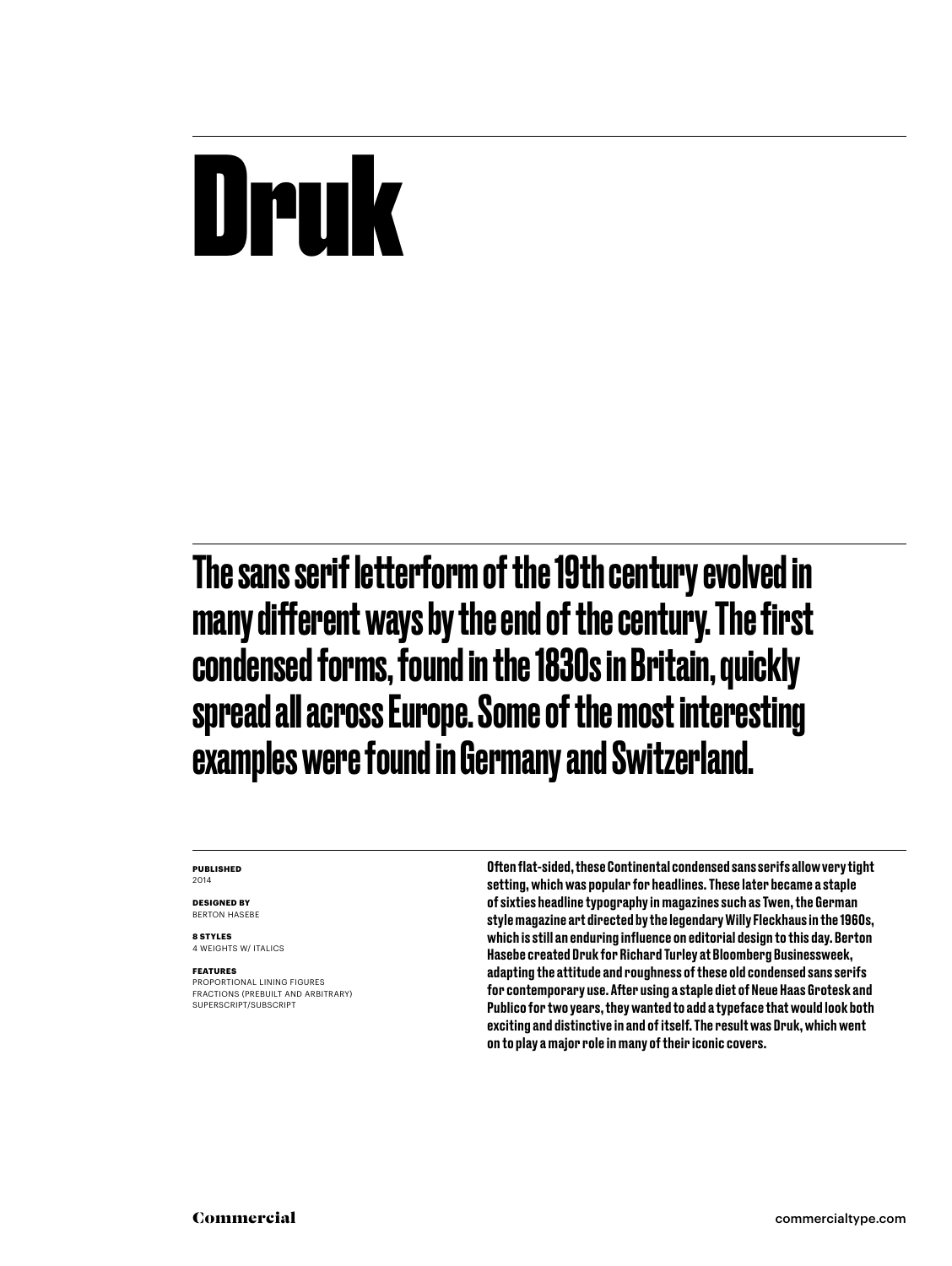#### Druk Medium *Druk Medium Italic* **Druk Bold** *Druk Bold Italic* Druk Heavy *Druk Heavy Italic* Druk Super *Druk Super Italic*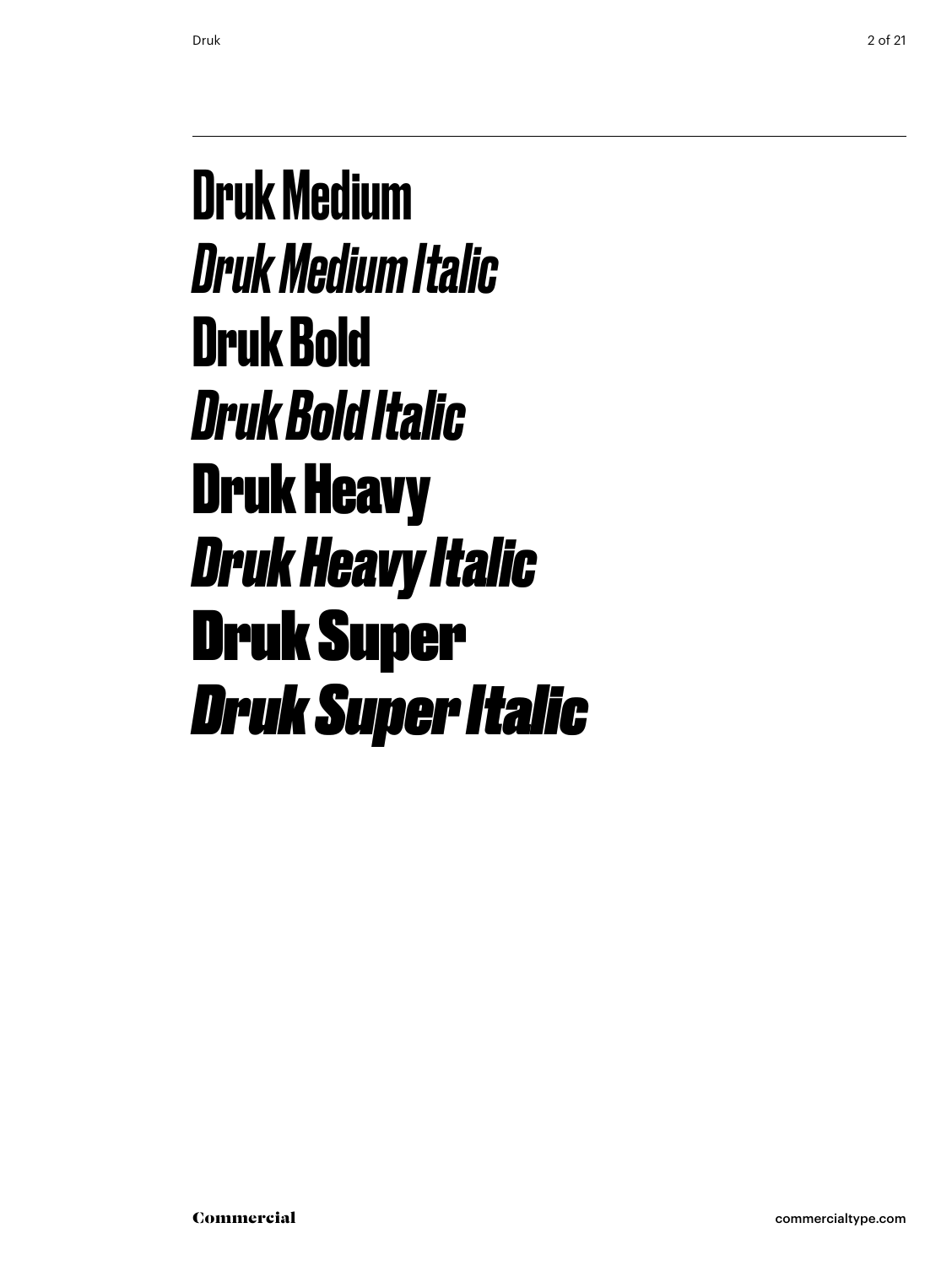# COMMERCE Referència

Druk medium, 150 Pt

# *Tautology Postulated*

Druk medium italic, 150 Pt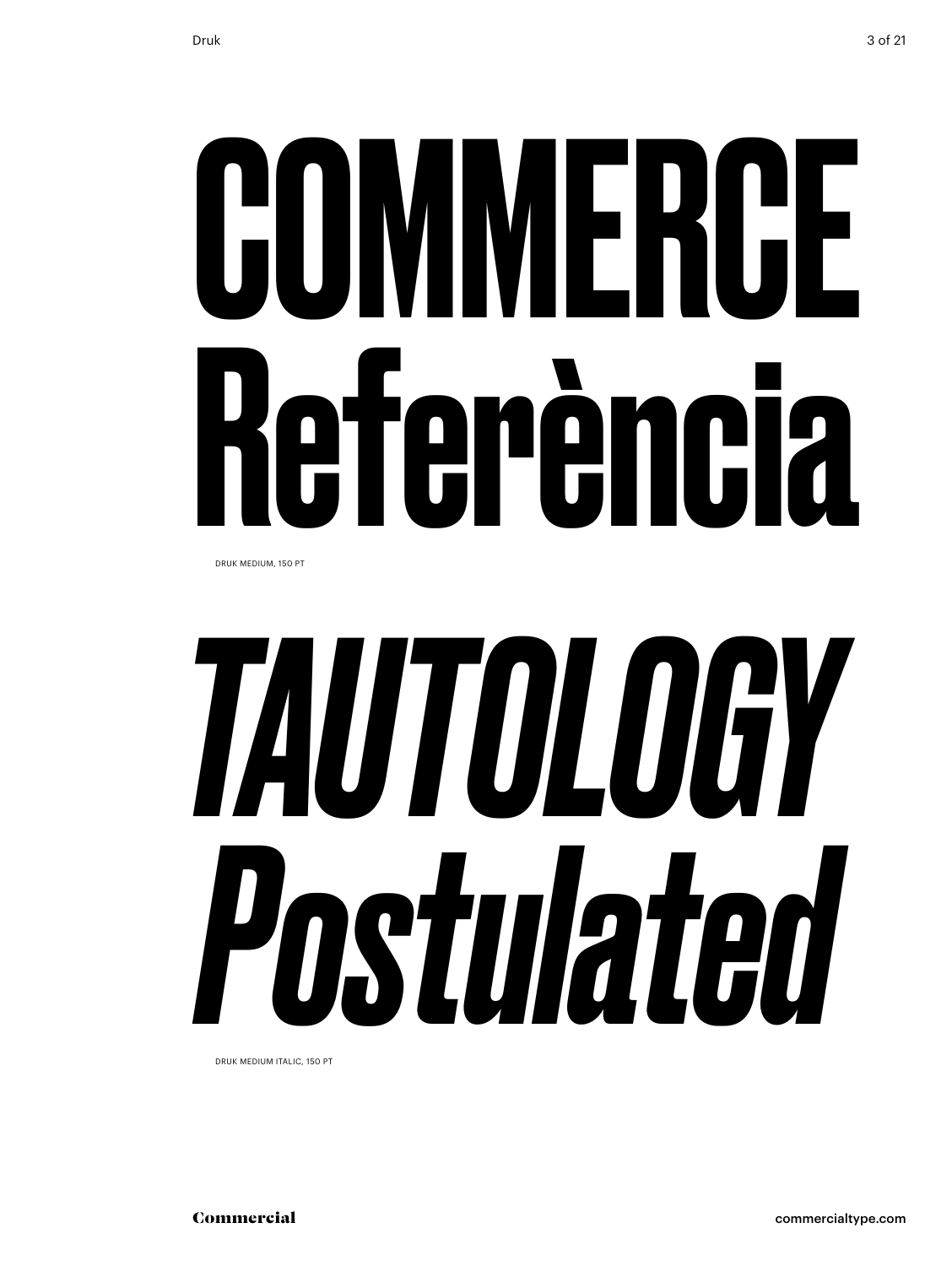# **mechanic Torstraße**

Druk bold, 150 Pt



Druk bold italic, 150 Pt [alternate a]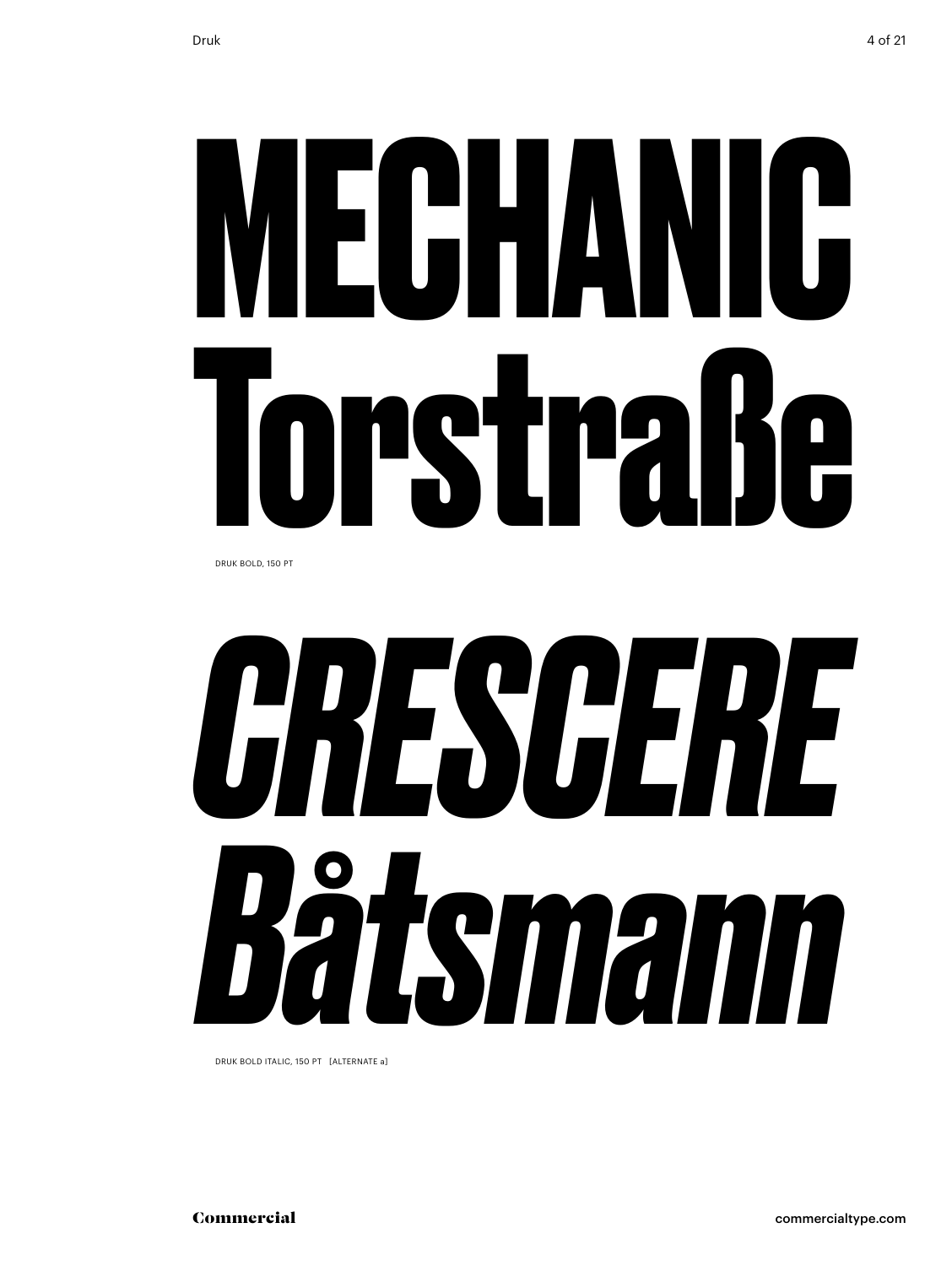# ejection Vandtæt

Druk heavy, 150 Pt [alternate e j]

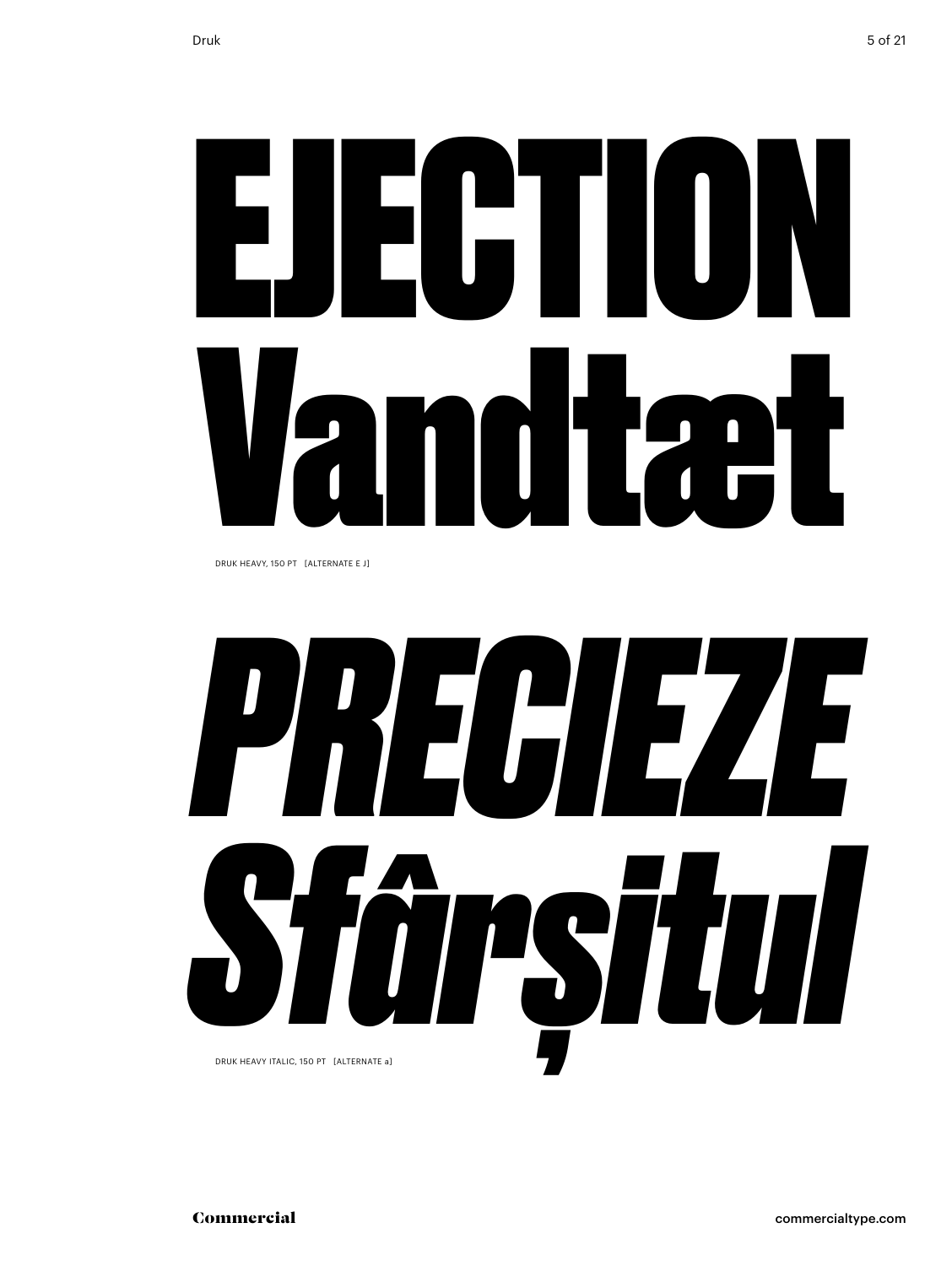## **MODER** atyba Druk super, 150 Pt

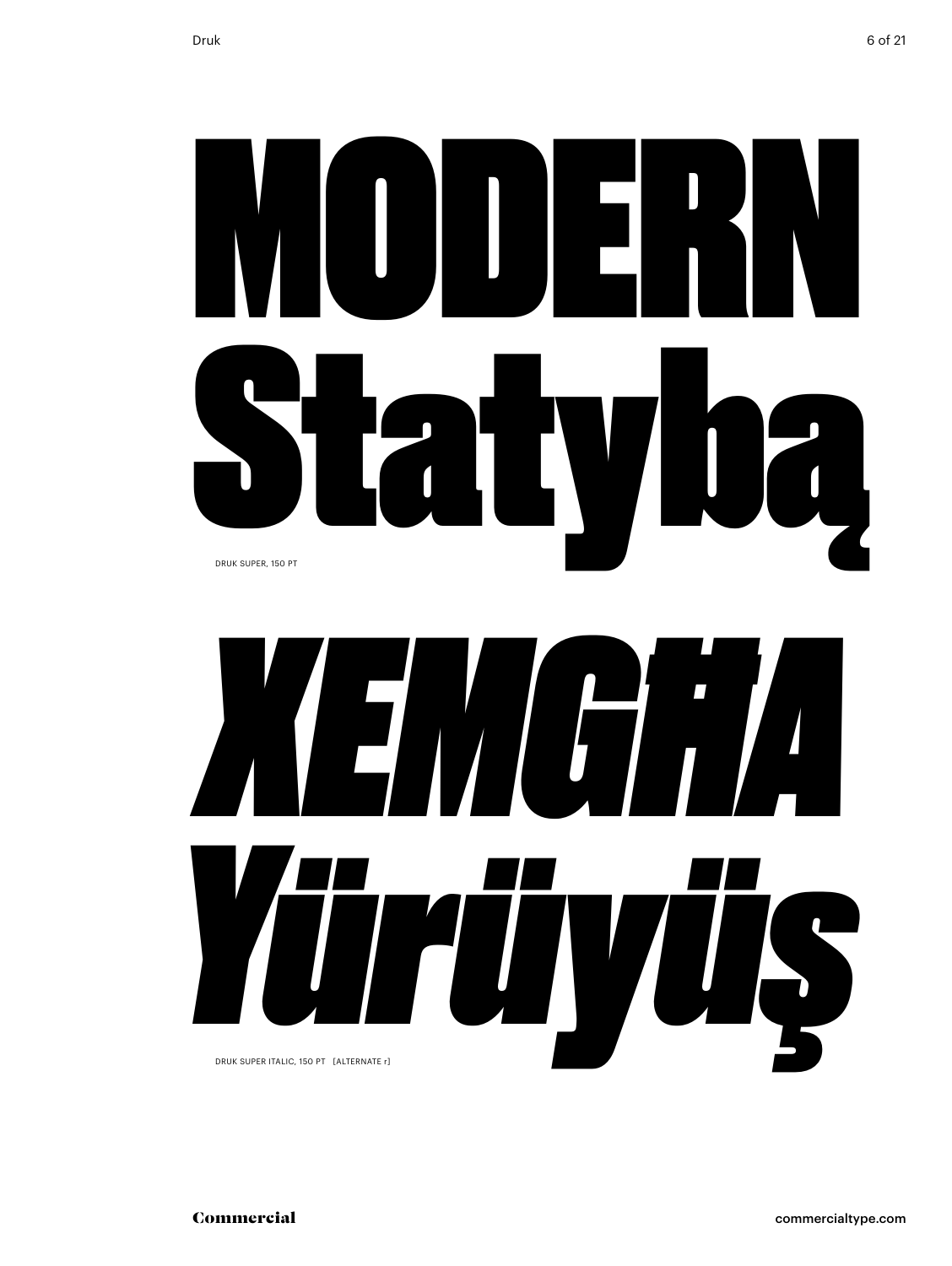## Kullanılmaktadır multisensorial Xanthocyanopsy Druk medium, 100 Pt [alternate a]

## *Zakonodavstvom juglandaceous Accidentalmente*

Druk medium italic, 100 Pt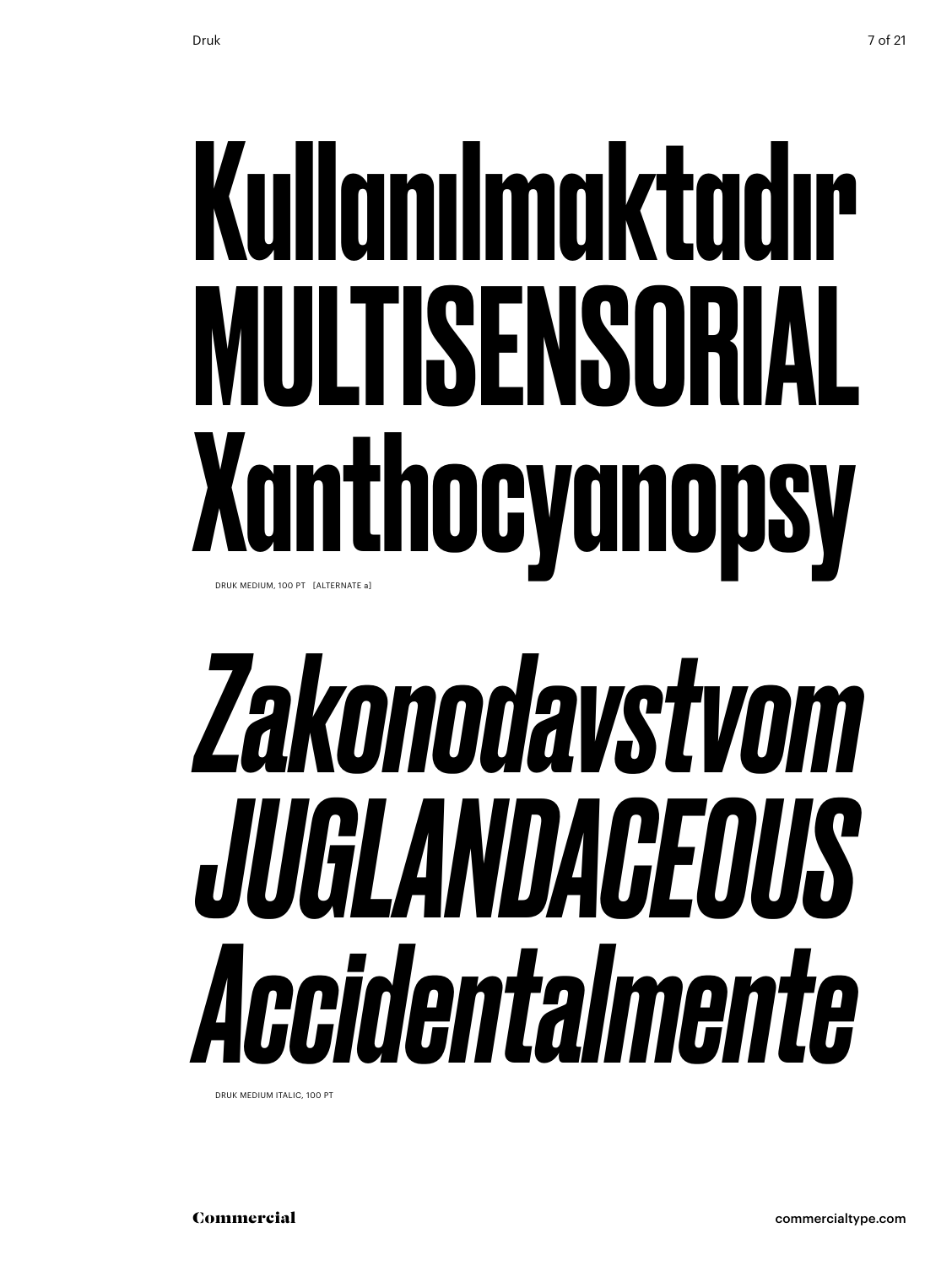## **Transliteration kunstvanding Organizzazione** Druk bold, 100 Pt

## *Unconventional Carthaginoise Pääkaupunkina* Druk bold italic, 100 Pt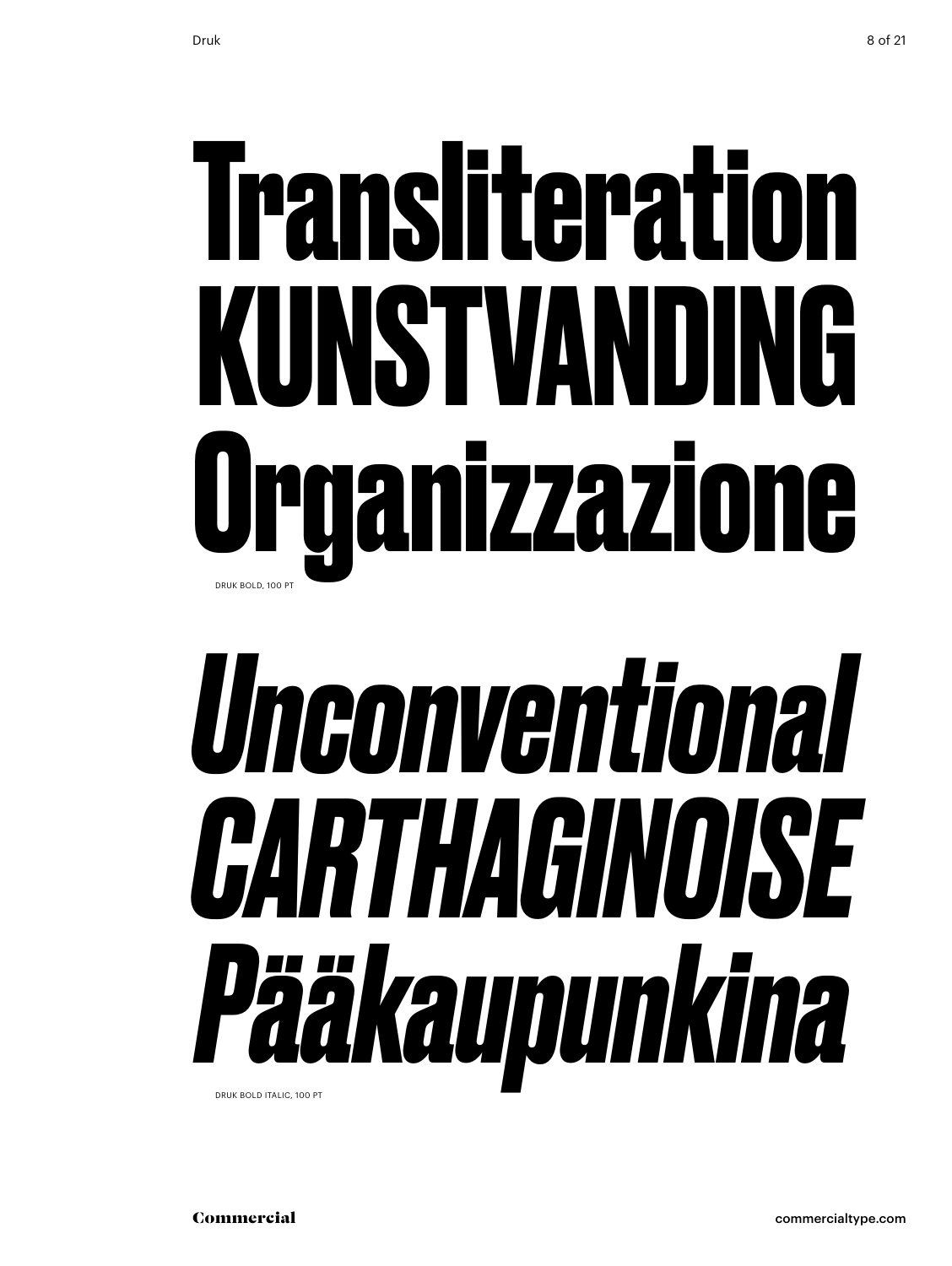## Shromáždění tardivement Desaparèixer Druk heavy, 100 Pt [alternate e a r]

## *Znanstvenike nondescript Pasitikėjimas*

Druk heavy italic, 100 Pt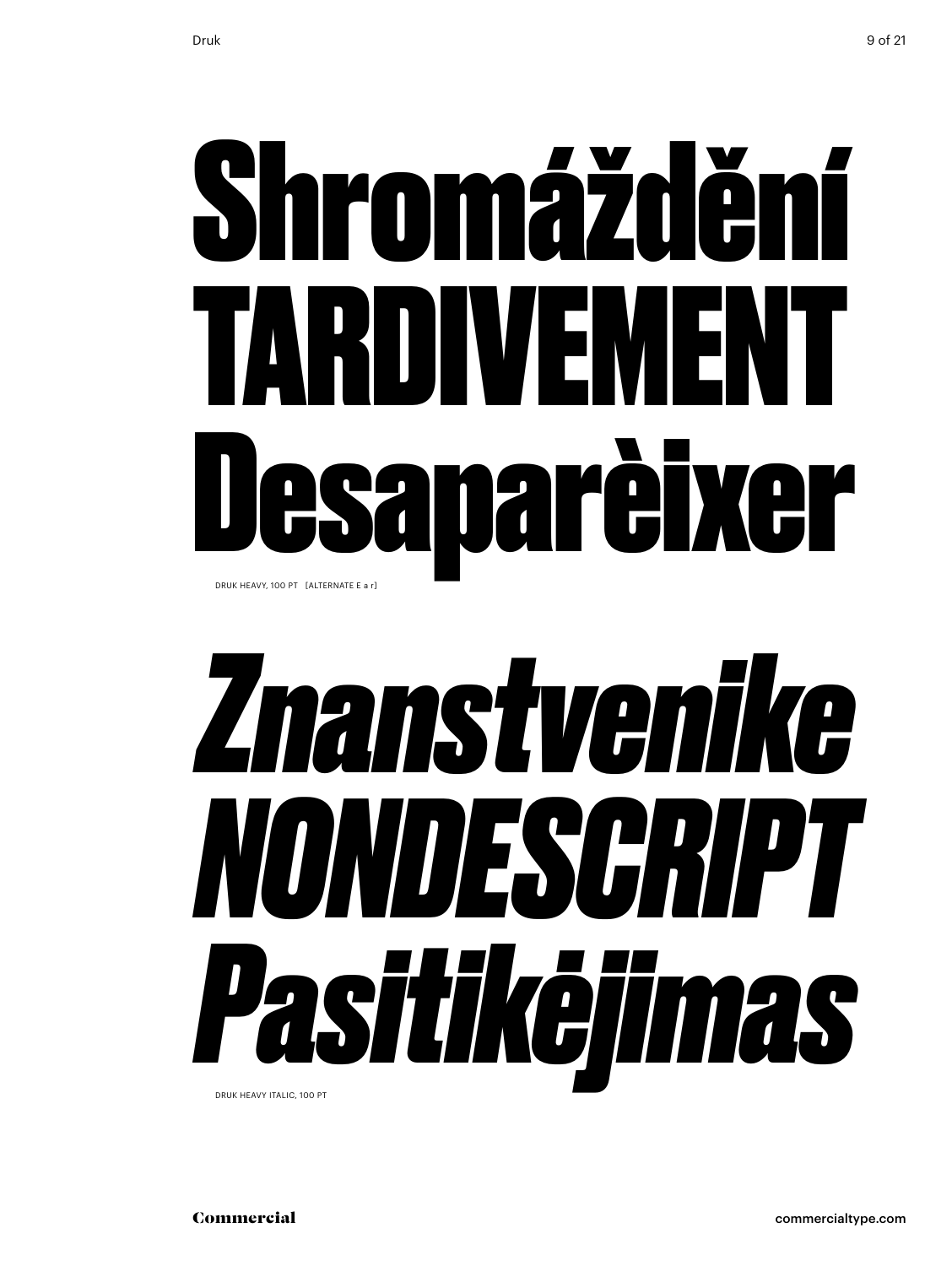



Druk super italic, 100 Pt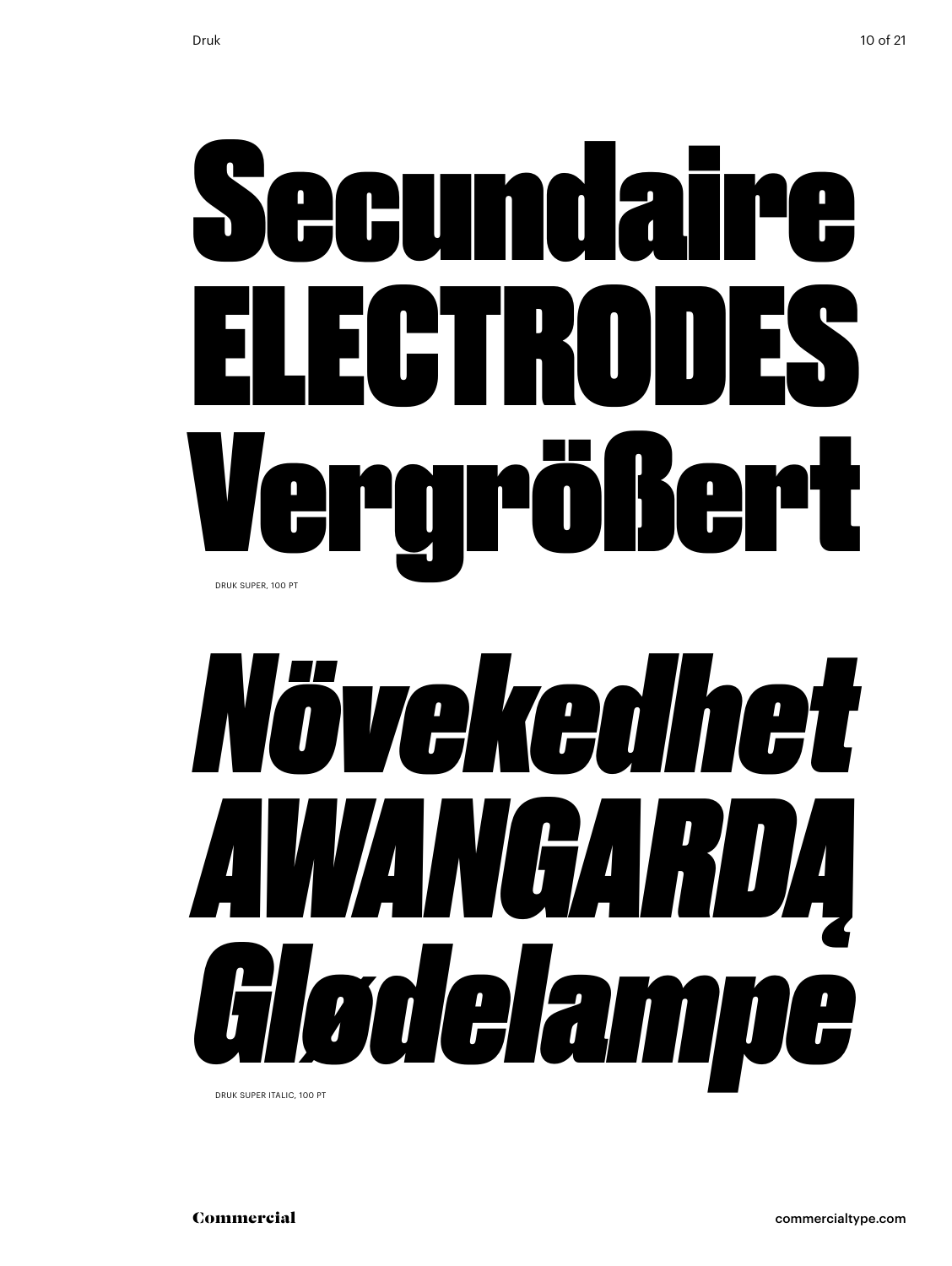### ballistocardiograph Grianghrafadóireachta Druk medium, 72 Pt

### *kansallisrunoilijana Ruimtevaartorganisatie* Druk medium italic, 72 Pt [alternate a r]

#### **noninterventionist Választókerületekből** Druk Bold, 72 Pt



Commercial commercialtype.com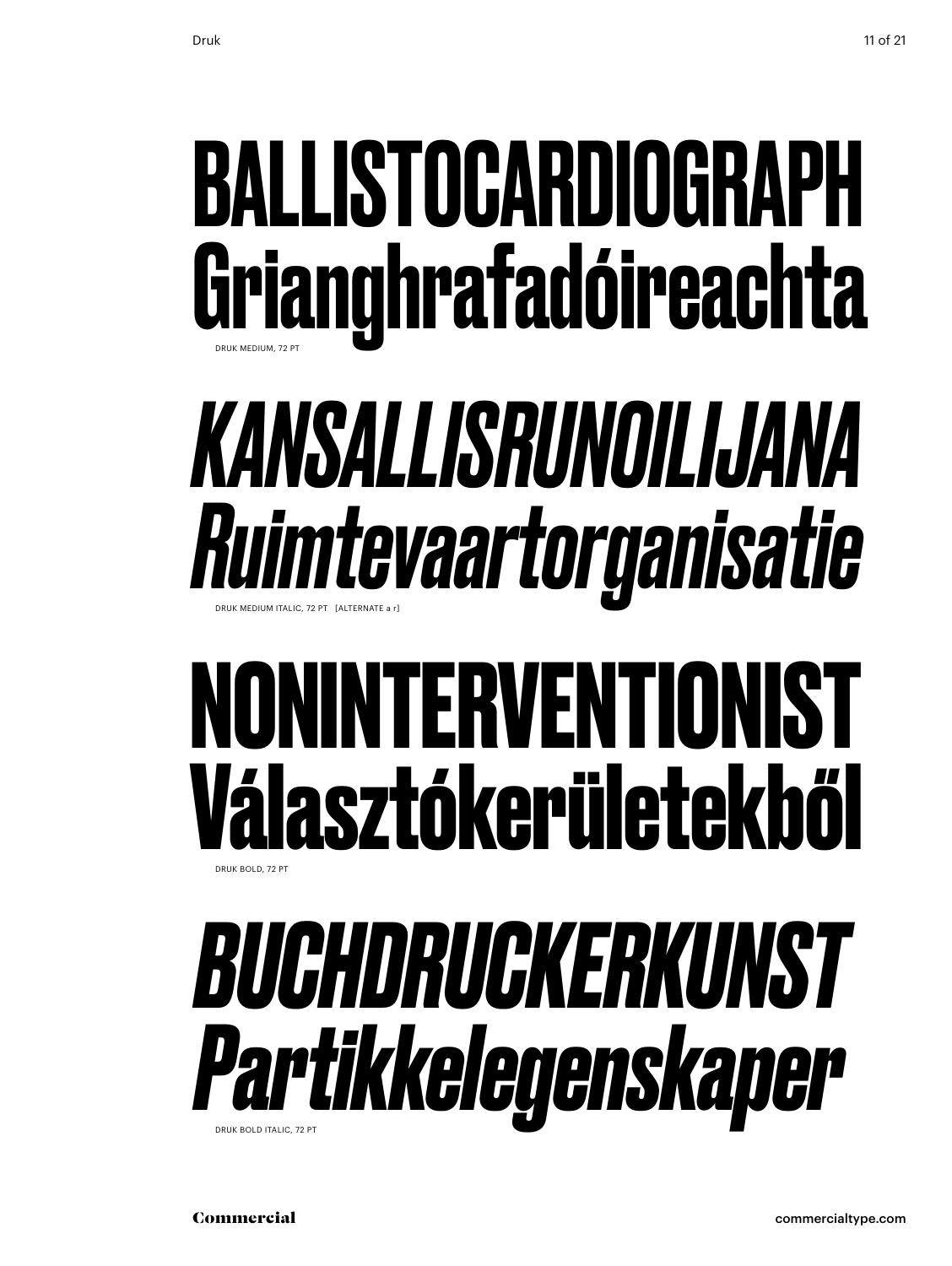

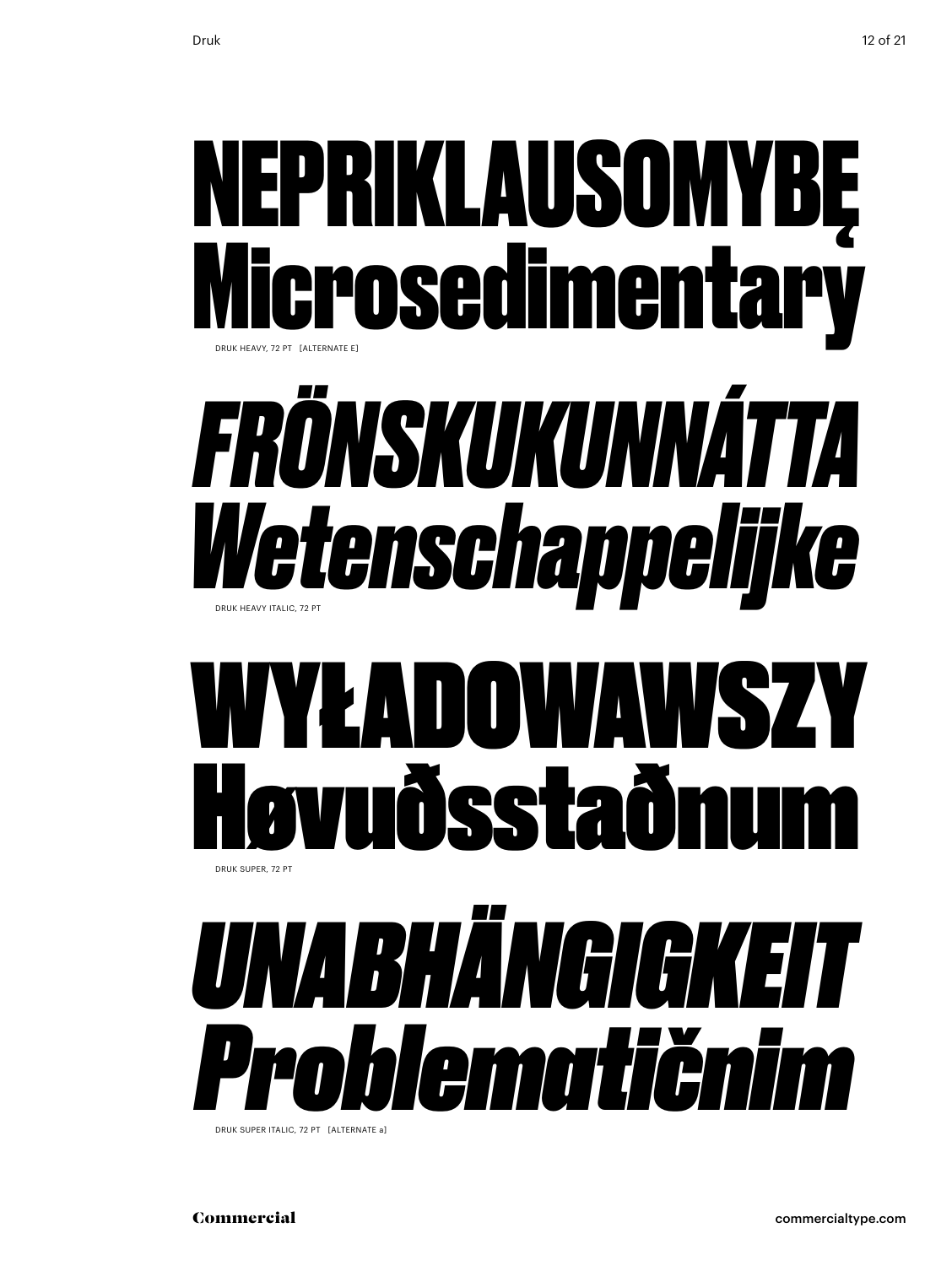#### Tíðni hljóðsins ákvarðast af því hversu oft La Cosmos 1286 era dotata del sistema Socrates Sculpture Park, Long Island City

*Karmaşık analizdeki sonuçlar birkaç gruba even the mostdie-hard supporters had Mot sør finnes det høytliggende stepper og* Druk medium italic, 40 Pt

#### **An onerous political & economic battle majalah iki nyithak 9-an èksemplar In der Greenwich Street auf Nummer 4**

Druk bold, 40 Pt [alternate a r]

#### *Conta com aproximadamente 1 milhões subway doors jammed on the j-train De Engelse naam Amy gaat terug op het*

Druk bold italic, 40 Pt [alternate j]

Druk medium, 40 Pt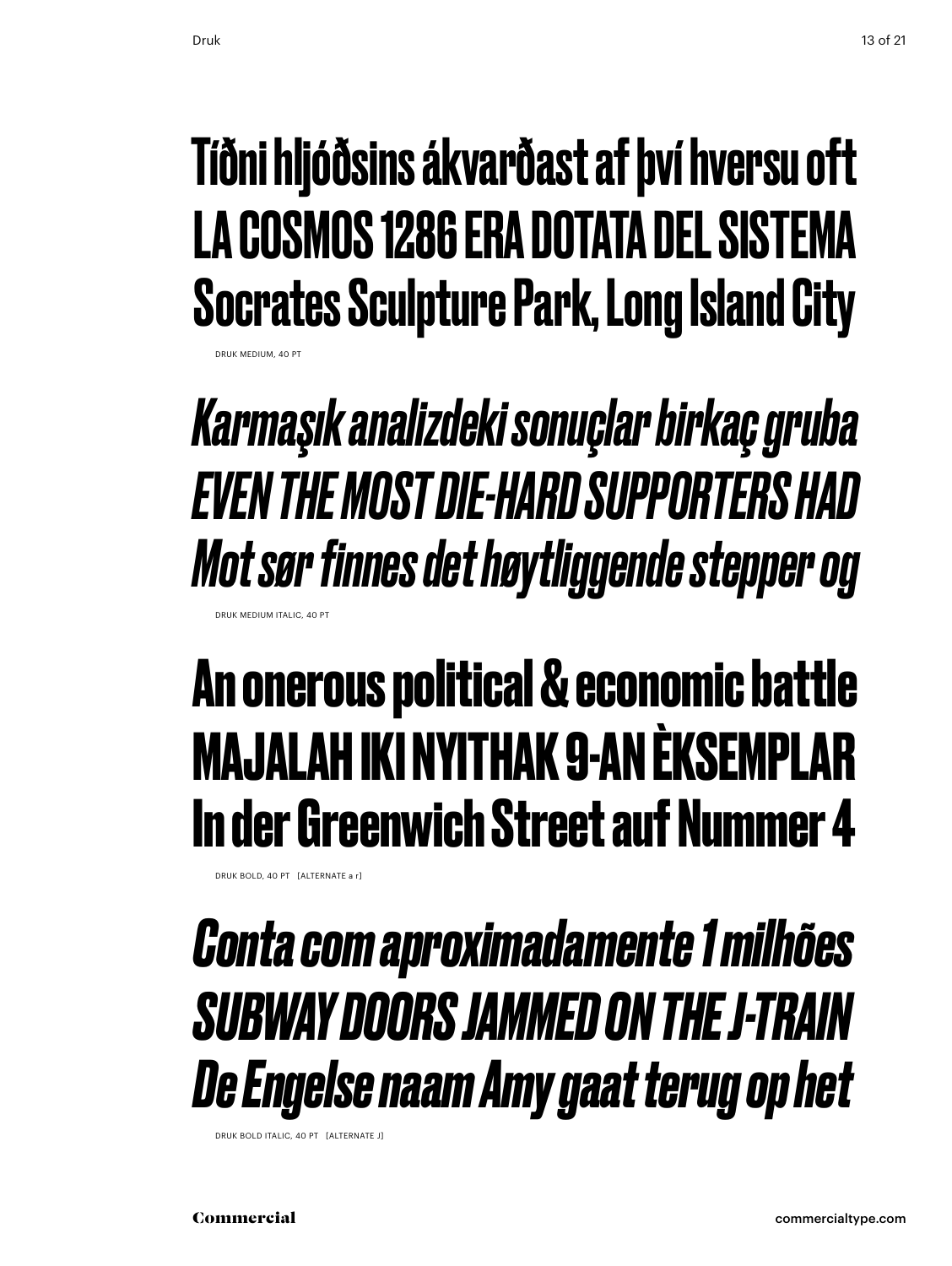#### Gastrotypographicalassemblage effective future-proof façades Las señales de tránsito en Europa

Druk Heavy, 40 Pt [alternate e f]

#### *Tanganjika itsenäistyi vuonna 1961 Początkowo najeźdźcy odnosili The Druk is the 'Thunder Dragon' in*

Druk Heavy italic, 40 Pt

#### Mezi lety 1989 a 1996 prodělal Les couleurs sont réparties Visa Japonija buvo padalinta į

Druk Super, 40 Pt

#### *La llum d'arc elèctric tenia dos Nizozemska istočnoindijska Tu se nalazi 100% svih aktivnih*

Druk Super italic, 40 Pt [alternate a]

Commercial commercialtype.com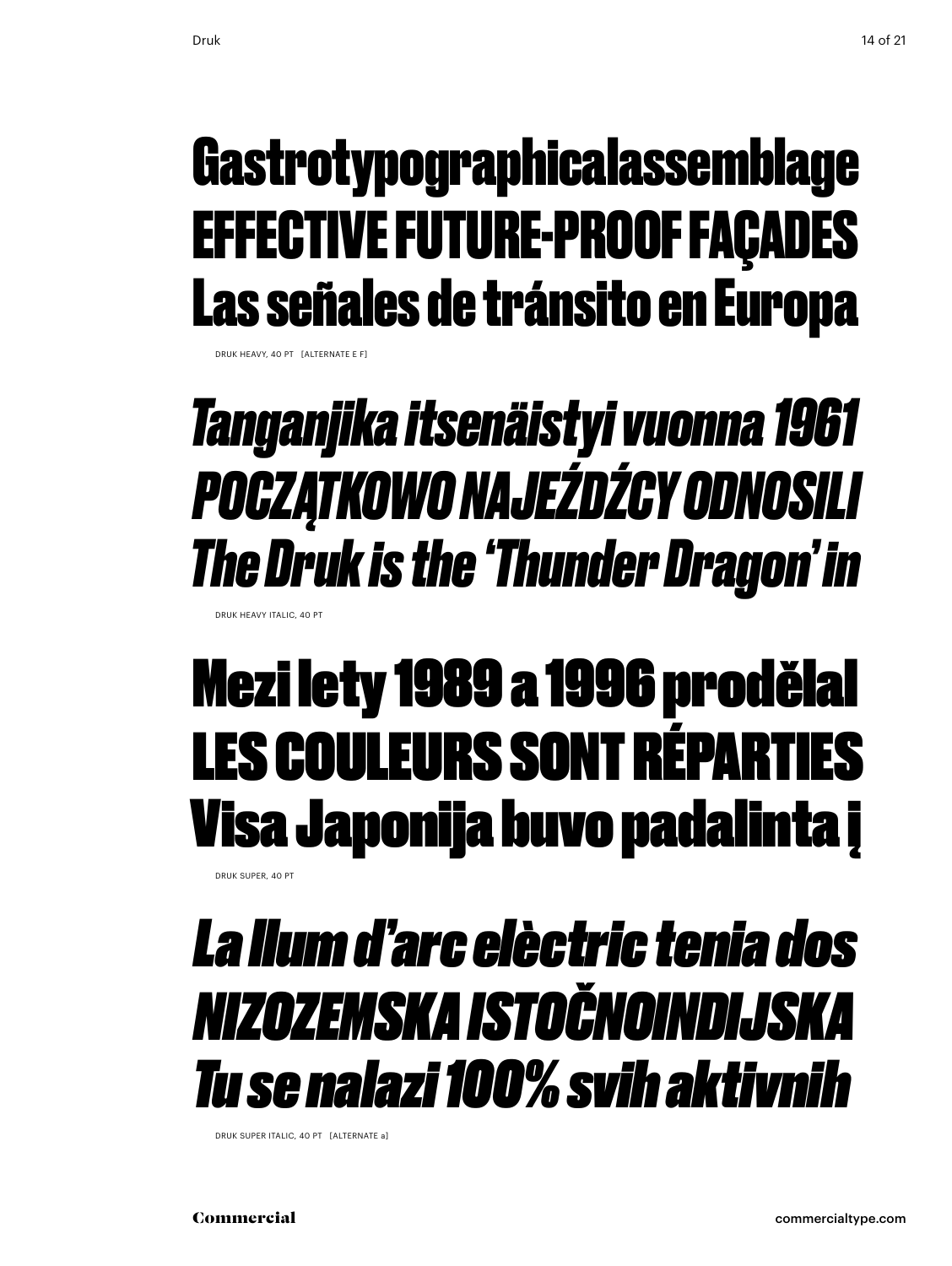Druk medium, medium italic, 24 Pt

Druk bold, bold italic, 24 Pt

their monumentsstood—massive and resplendent—over 11 days Cities of common ownership, private property & the sharing economy *Die nord-südlich ausgerichteten LängsstraSSen erhielten Namen Lățimea maximă (nord-sud) 178 km, este între între Cap Blanc și punctul*

**Az épületben irodák működnek, köztük több könyvkiadóé is The glazed umbrella's canopy splendedly carved its arid pathway** *Durant les hores que van seguir, els operadors van tractar Á æviferli sínum skrifaði hann meira en 170 bækur sem spanna allt*

Van deze laatste kan verwacht worden dat hij op een Um robô não pode fazer mal a um ser humano e nem, por *Questo è stato il viaggio più meraviglioso che abbiamo Only an hour after the talks, there seemed to be progress*

Örnek olarak, biyologlar hangi genlerin güçlü Buldogi wyodrębniły się z mastifów około 1100 lat *images from that evening in 2003 clearlyshowed Yhdistyneiden kansakuntien peruskirja säädettiin*

Druk super, super italic, 24 Pt

Druk heavy, heavy italic, 24 Pt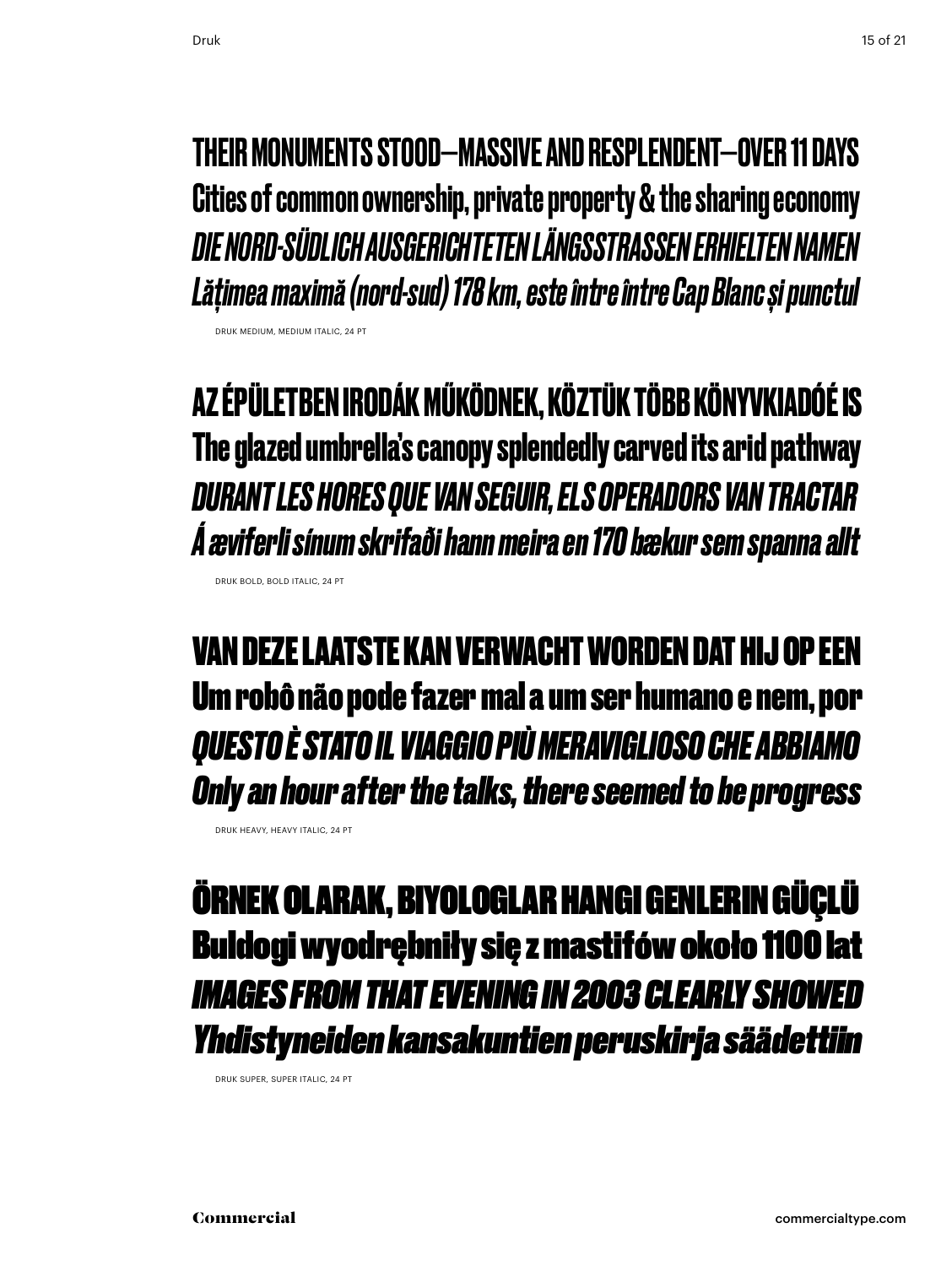### Kulttuuriperinnönsuojeluun

Druk medium, 60 Pt

#### **Psychopharmacologically** Druk bold, 60 Pt [alternate a r]

### Normaltidstationerna

DRUK HEAVY, 60 PT

### Desacostumbrarse

Druk super, 60 Pt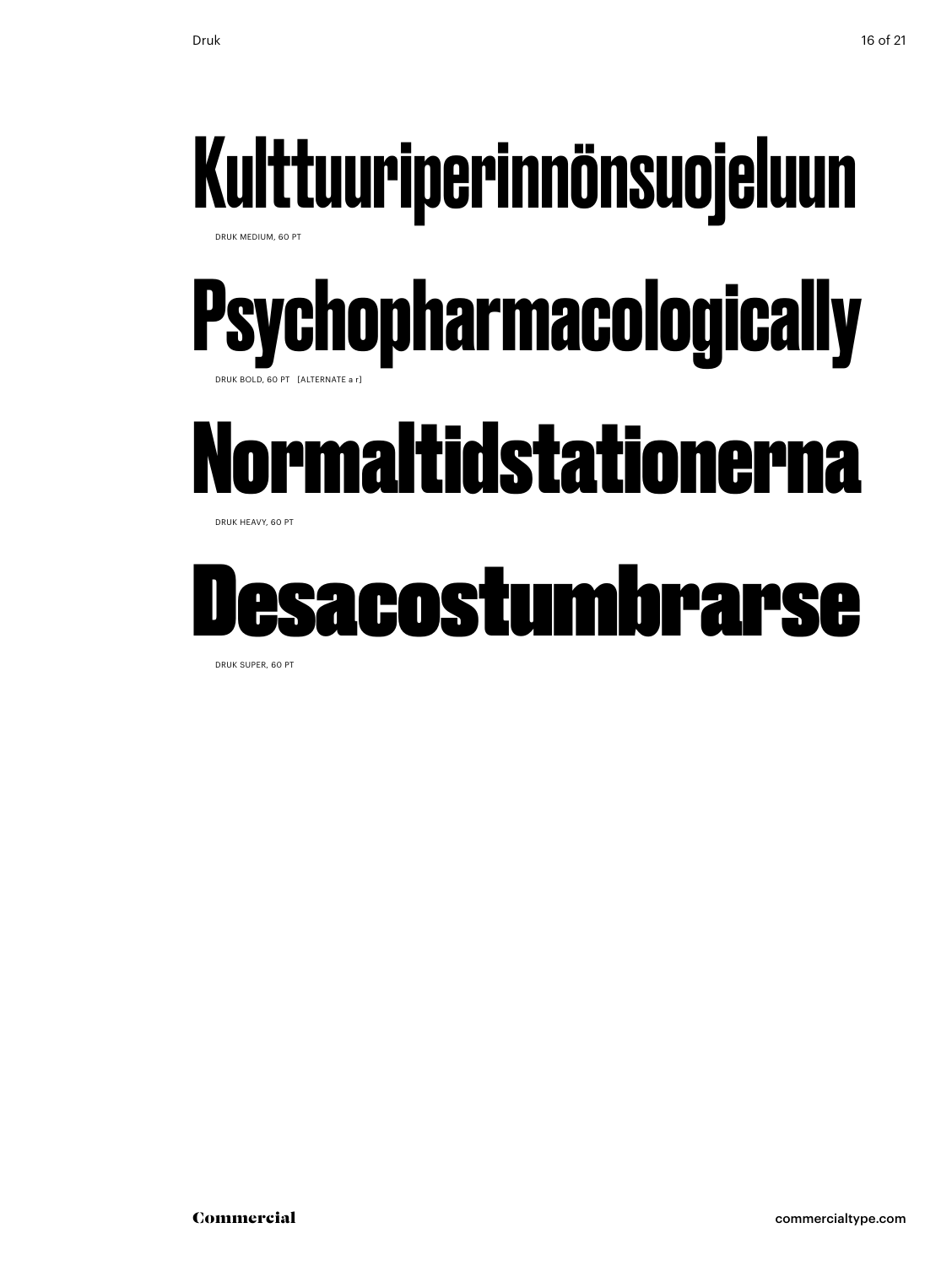

Druk super italic, 60 Pt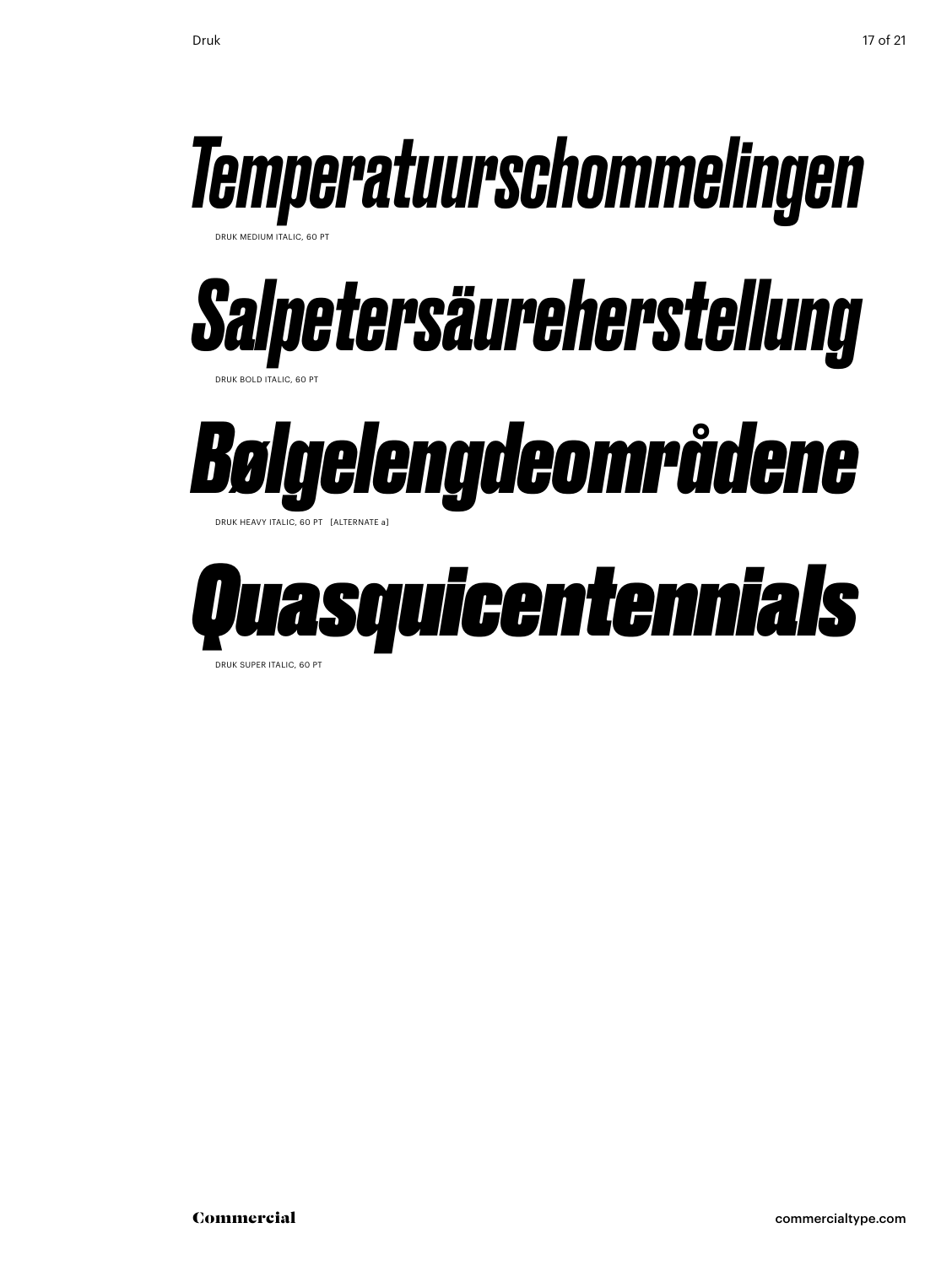| Druk | 18 of 21 |
|------|----------|
|      |          |

| UPPERCASE                                      | ABCDEFGHIJKLMNOPQRSTUVWXYZ                                                                                                    |
|------------------------------------------------|-------------------------------------------------------------------------------------------------------------------------------|
| LOWERCASE                                      | abcdefghijklmnopqrstuvwxyz                                                                                                    |
| STANDARD PUNCTUATION                           | ]!¿?.,:,--—()[]{}/ \&@*""՛՛՝.",«»⇔ §•¶†‡©℗®™                                                                                  |
| ALL CAP PUNCTUATION                            | $i$ .-----()[]{}/ \@«»()<+=-x÷>                                                                                               |
| LIGATURES                                      | ff fi fl —                                                                                                                    |
| PROPORTIONAL LINING<br>default figures         | \$£€¥1234567890¢f%‰ <sup>ao</sup> #°<+=-×÷>"                                                                                  |
| PREBUILT FRACTIONS                             | $\frac{1}{2}$ $\frac{1}{3}$ $\frac{2}{3}$ $\frac{1}{4}$ $\frac{3}{4}$ $\frac{1}{8}$ $\frac{3}{8}$ $\frac{5}{8}$ $\frac{7}{8}$ |
| <b>NUMERATORS &amp;</b><br><b>DENOMINATORS</b> | 41234567890/1234567890                                                                                                        |
| <b>SUPERSCRIPT &amp;</b><br><b>SUBSCRIPT</b>   | 1234567890<br>1234567890                                                                                                      |
| STYLISTIC ALTERNATES                           | EFJIJ ÈÉÊËËËËËË aar <sup>aa</sup> àáâääåāǎąåàáâããããã dra                                                                      |
| <b>ACCENTED UPPERCASE</b>                      | ÁÂÀÄÄÄÄĀĀĄÅÆÆÇĆČĈĊĎĐÉÊÈËĔĔĒĘĞĜĢĠĦĤÍÎÌĬĪĪļĨ<br>ĬĴĶŁĹĽĻĿÑŃŇŅŊÓÔÒÖŐŐŐØØŒŔŘŖŠŚŞŜŞÞŤŢŦÚÛÙ<br>ÜŬŰŪŲŮŨŴŴŴŴÝŶŸŸIJŽŹŻ                  |
| ACCENTED LOWER CASE                            | áâàääääāaåææçćčĉċďđðéêèëěēegğĝģġħhıíîìïi                                                                                      |

**filistili** iĵjķłĺľļŀñńňņ'nŋóôòōōőōøøœŕřŗßšśşŝşþťţŧúûùüŭ űūųůũẃŵŵẅýŷỳÿijžźż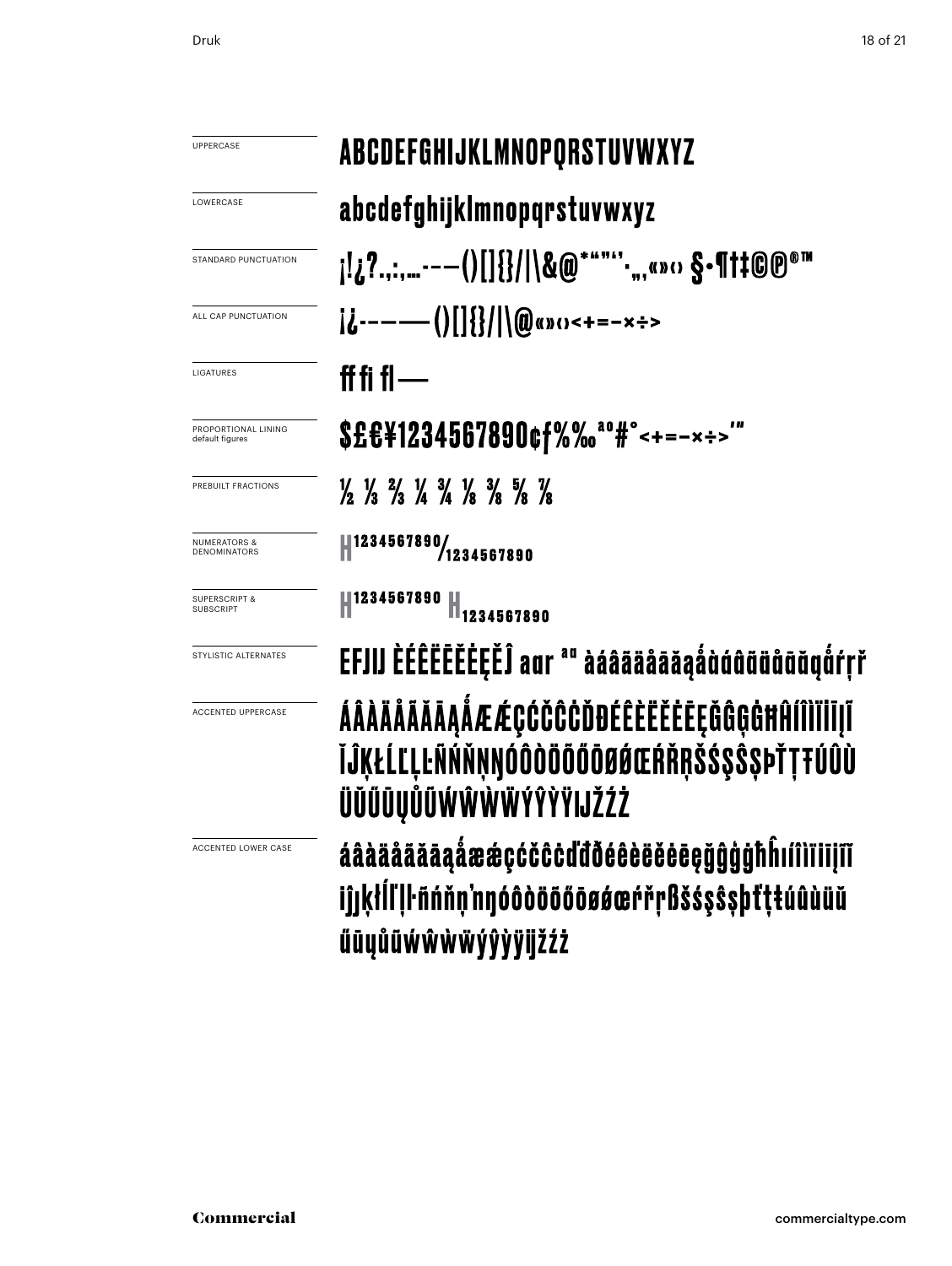| <b>UPPERCASE</b>                             | <i><b>ABCDEFGHIJKLMNOPQRSTUVWXYZ</b></i>                                                                                      |
|----------------------------------------------|-------------------------------------------------------------------------------------------------------------------------------|
| LOWERCASE                                    | abcdefghijklmnopqrstuvwxyz                                                                                                    |
| STANDARD PUNCTUATION                         |                                                                                                                               |
| ALL CAP PUNCTUATION                          | $i$ <i>i</i> <sub>i</sub> ------()[]{}/  @ayo<+=-x÷>                                                                          |
| LIGATURES                                    | ff fi fl —                                                                                                                    |
| PROPORTIONAL LINING<br>default figures       | \$£€¥1234567890¢f%‰ <sup>ao</sup> #°<+=-×÷>'"                                                                                 |
| PREBUILT FRACTIONS                           | $\frac{1}{2}$ $\frac{1}{3}$ $\frac{2}{3}$ $\frac{1}{4}$ $\frac{3}{4}$ $\frac{1}{8}$ $\frac{3}{8}$ $\frac{5}{8}$ $\frac{7}{8}$ |
| <b>NUMERATORS &amp;</b><br>DENOMINATORS      | Hata   1234567890<br>1234567890/                                                                                              |
| <b>SUPERSCRIPT &amp;</b><br><b>SUBSCRIPT</b> | 1234567890<br>.<br>H <sub>1234567890</sub>                                                                                    |
| STYLISTIC ALTERNATES                         | EFJIJ ĚÉÊËĒĔĔĒĒĒĴ aur ª" àáâãäåāăaåùúûũüåōŏgåŕŗř                                                                              |
| <b>ACCENTED UPPERCASE</b>                    | ÁÂÀÄÄÄÄĀĀĄÅÆÆÇĆČĈĊĎĐÉÊÈËĔĔĘĞĜĢĠĦĤÍÎÌĬĬĬĮĨĬ<br>ĴKŁĹĽLĿÑŃŇŅŊÓÔÒŎŎŐŎØŔŒŔŘŖŠŚŞŜŞÞŤŢŦÚÛÙÜ<br>ŬŰŪŲŬŨŴŴŴŴŶŶŶŸIJŽŹŻ                   |
| <b>ACCENTED LOWER CASE</b>                   | áâàäâããāaåææcćčĉċďđÕéêèëĕĕĕēēñôóōblílililil                                                                                   |

áâàäãããāąåææçćčĉċďđðéêèëěēęğĝģģħĥıíîìīiiįĩĭi ĵjķłĺľļŀñńňņ'nŋóôòöööøøæŕřŗßšśşŝşþťţŧúûùüŭűū **yůű**wŵŵŵyŷỳÿijžźż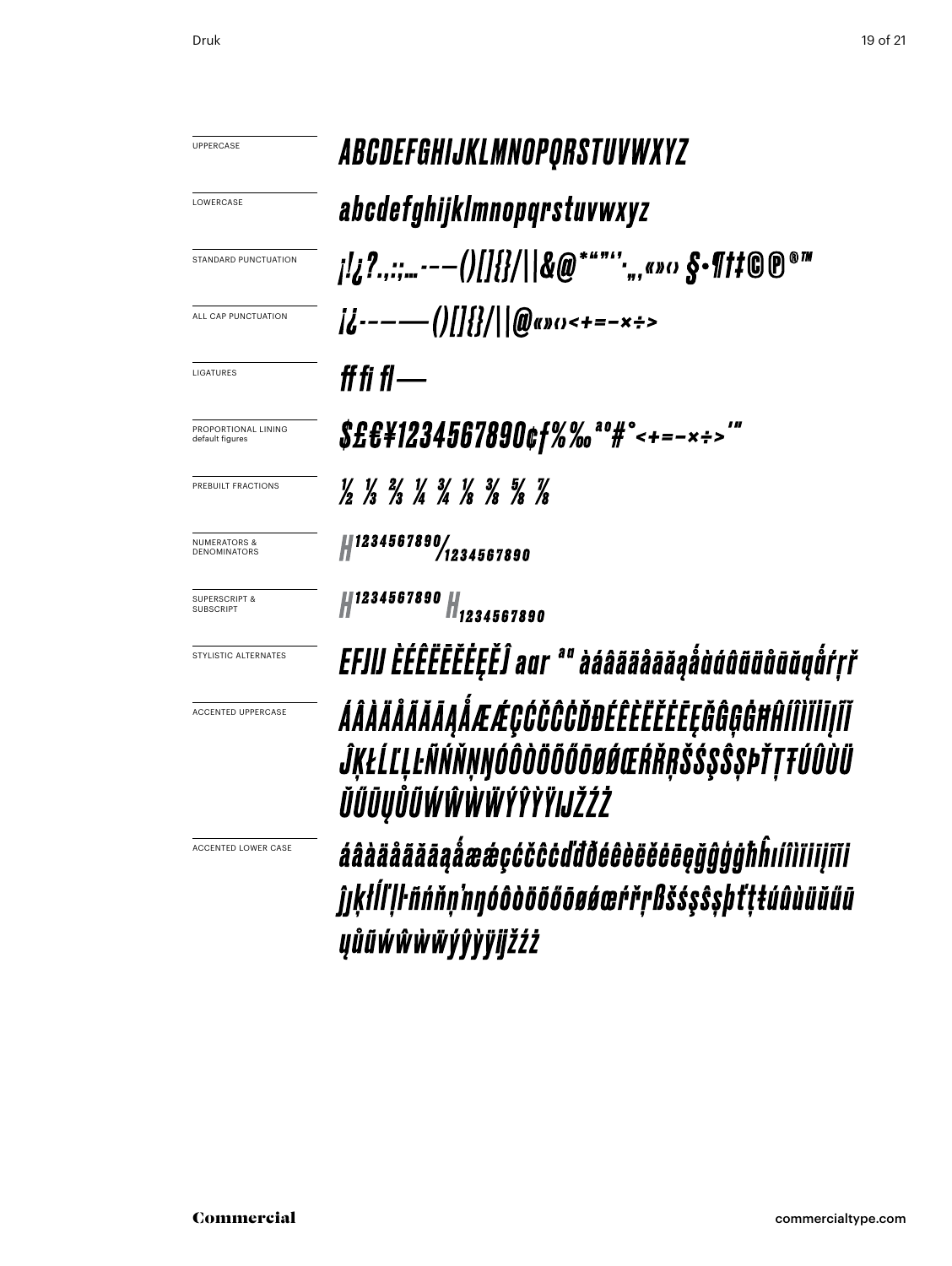default figures

FRACTIONS

NUMERATOR

DENOMINATOR

all caps

**FAMILY WIDE** 

**EXECONDENSADA Y [MUY] bonita! iCONDENSADA Y [MUY] BONITA!** ÎNSUŞI conştiinţa ştiinţifice PROPORTIONAL LINING opens up spacing, moves punctuation up **opentype FEATUREs** ignores numeric date format SUPERscript/superior subscript/inferior for making arbitrary fractions for making arbitrary fractions LANGUAGE FEATURE Română (Romanian) s accent LANGUAGE FEATURE Nederlands (Dutch) IJ glyph **DEACTIVATED ACTIVATED**

\$1,234 €5,678 £9,012 ¥3,456 \$1,234 €5,678 £9,012 ¥3,456  $21/03/10$  and 2 1/18 460/920 21/03/10 and 2<sup>1/</sup><sub>8</sub> 46%<sub>20</sub>  $x158 + y23 \times z18 - a4260$   $x^{158} + y^{23} \times z^{18} - a^{4260}$  $x158 \div y23 \times z18 - a4260$   $x_{158} \div y_{23} \times z_{18} - a_{4260}$ 0123456789 0123456789 0123456789 0123456789 0123456789 0123456789 0123456789 0123456789

VRIJDAG IJsselmeer IJmuiden VRIJDAG IJsselmeer IJmuiden ÎNSUŞI conştiinţa ştiinţifice

**opentype FEATUREs** ROMAN & Italic

ligature em dash converted to extra-long variant when typed twice

STYLISTIC SET 01 alternate a r

STYLISTIC SFT 02 alternate J

STYLISTIC SET 03 alternate E F

STYLISTIC SET 04 alternate a (single story)

STYLISTIC ALTERNATES Illustrator/Photoshop

Carrying arduously forward His help——much appreciated EJECTIONS Jokingly Justified EJECTIONS Jokingly Justified Feign effortless affability Feign effortless affability 2ªPluralization alternatives 2ª Pluralization alternatives Just very extremely narrowed Just very extremely narrowed

**DEACTIVATED ACTIVATED**

Carrying arduously forward His help——much appreciated